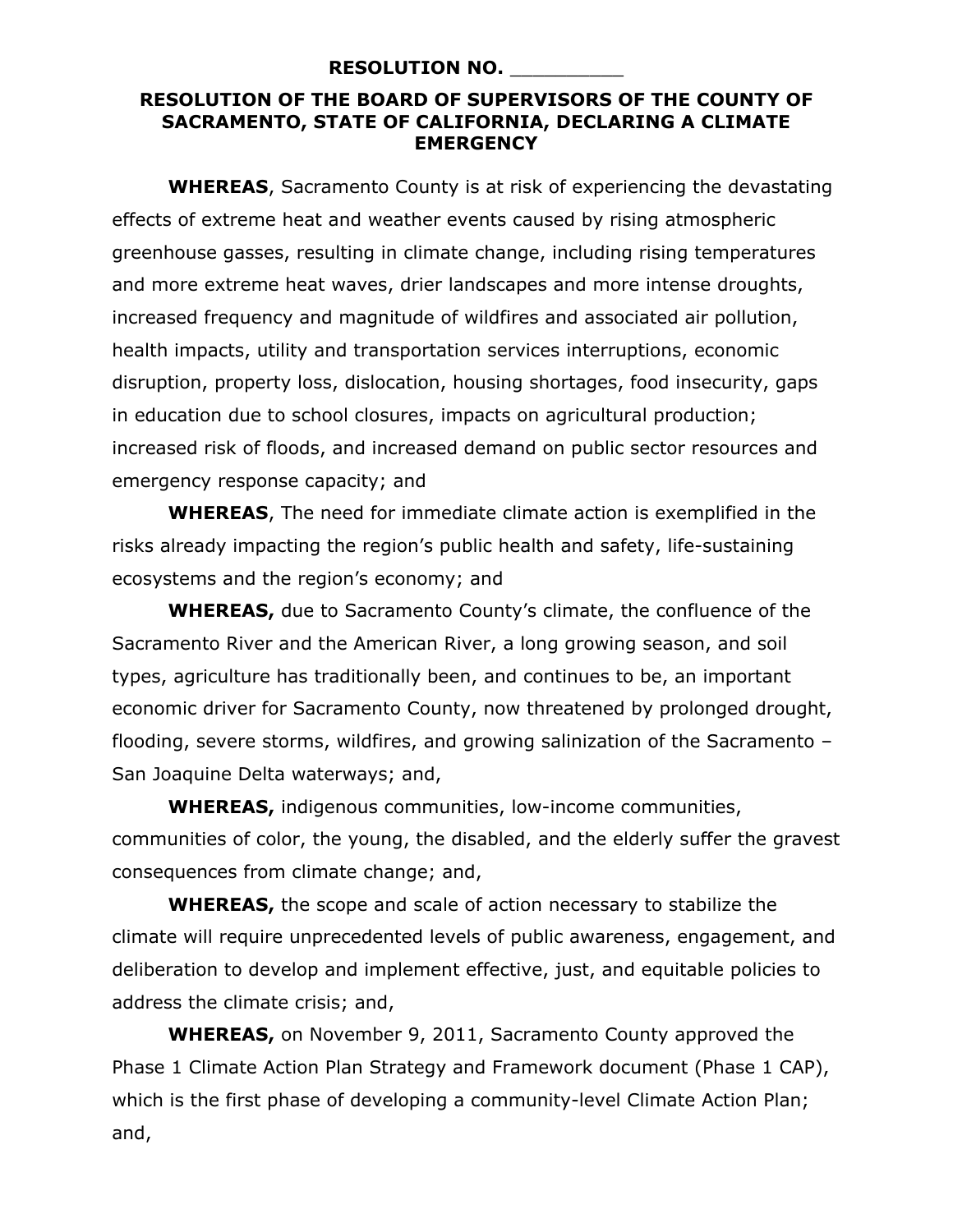**WHEREAS,** on September 11, 2012, Sacramento County approved the Phase 2A Climate Action Plan for Government Operations (Phase 2A CAP); and,

**WHEREAS,** preparation and adoption of the Phase 2B Communitywide Climate Action Plan is a high priority for Sacramento County and shall provide meaningful and equitable climate action, enhance resiliency and provide a transparent and public pathway for future plan performance and adaptive management; and,

**WHEREAS,** the County's goal is to eliminate greenhouse gas emissions to the greatest extent possible, to remove or sequester greenhouse gases to mitigate any remnant GHG emissions, and ultimately to sequester more GHG than emitted, thereby decreasing atmospheric GHG concentrations to ultimately achieve carbon neutrality by 2030; and,

**WHEREAS,** the Office of Emergency Services' Heat and Climate Emergency Response Plan for the Emergency Operations Center, the Department of Water Resources' current update of the Local Hazard Mitigation Plan, implementation of the adopted Environmental Justice Element, and preparation of the Communitywide Climate Action Plan and Vulnerability Assessment are linked in addressing climate change and adaptation in Sacramento County; and,

**WHEREAS,** ongoing coordination and integration among multiple County planning efforts is necessary to achieve carbon neutrality.

**WHEREAS,** The Sacramento County Board of Supervisors is committed to restoring a safe and stable climate that is essential to the health and prosperity of Sacramento County residents and businesses; and,

**NOW, THEREFORE, BE IT RESOLVED** that the Board of Supervisors of the County of Sacramento does hereby declare climate change an emergency requiring urgent and immediate mobilization of public and private resources to develop and implement a climate and sustainability plan that identifies and integrates current and future actions necessary to achieve an equitable, sustainable, and resilient economy and transition to a countywide carbon neutrality footprint by 2030; and,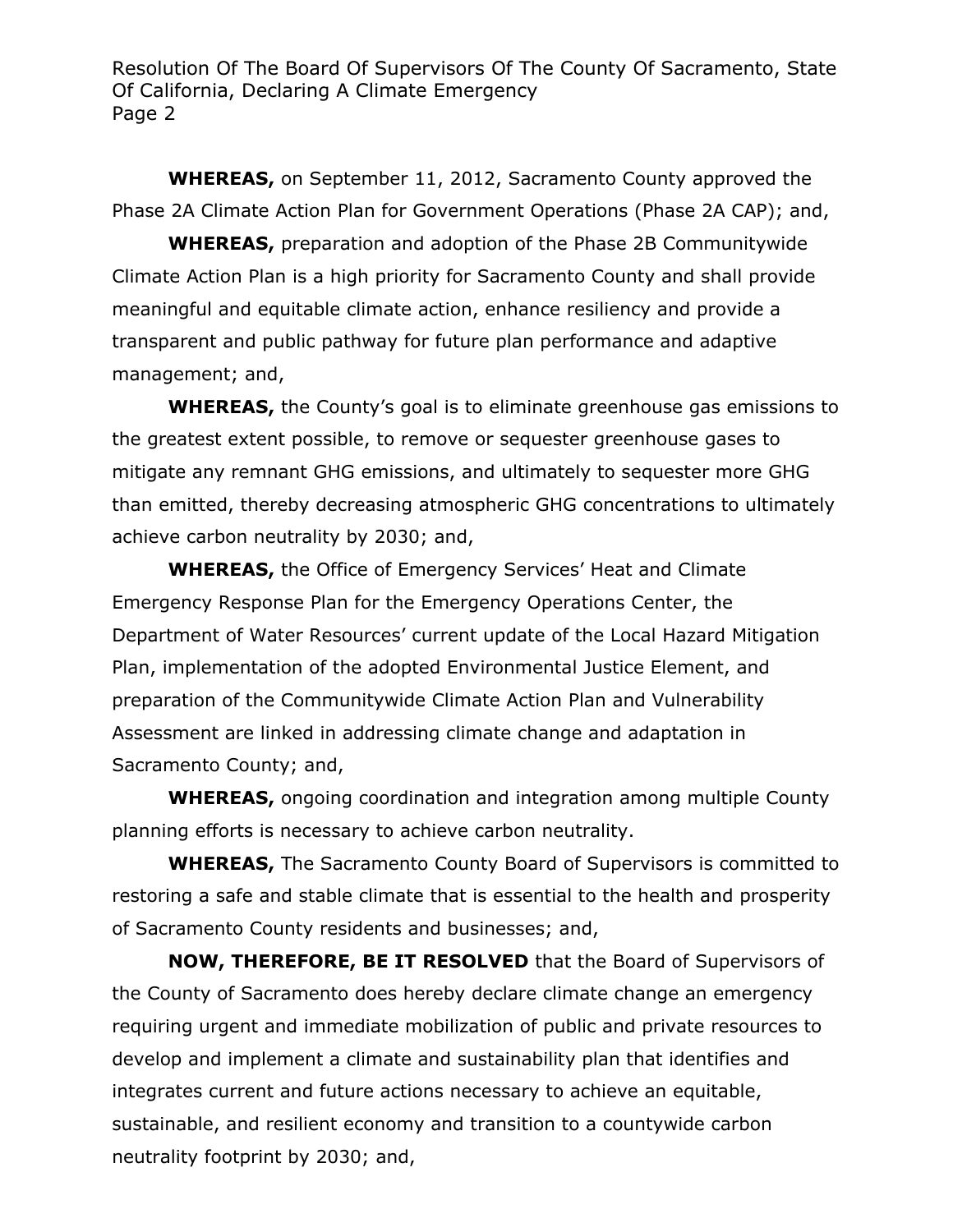**BE IT FURTHER RESOLVED, the County of Sacramento commits to build** on existing climate action commitments and taking significant steps to sustain and accelerate short term communitywide carbon elimination, and all efforts and actions necessary to eliminate emissions by 2030, recognizing that such a goal will only be achieved through regional collaboration between multiple partners; and,

**BE IT FURTHER RESOLVED,** the Communitywide Climate Action Plan shall explain the County's approach to reduce greenhouse gas emissions in order to achieve carbon neutrality by 2030, building on recommendations and analysis from community partners, and suggested mitigation measures from climate experts, urban and regional planners, community members, and economists. Development and implementation of the plan shall be guided by science, data, best practices, and equity concerns; and

**BE IT FURTHER RESOLVED,** County staff shall evaluate the resources necessary to achieve carbon neutrality by 2030, and the emergency actions required to eliminate emissions by 2030. Where existing funding or resources do not support the level of action required, County staff shall identify gaps and provide recommendations to the County Executive and Board of Supervisors.

**BE IT FURTHER RESOLVED,** the County of Sacramento will establish, within 60 days, a permanent Climate Emergency Mobilization Task Force composed of climate experts including but not limited to representatives of the scientific community and academia to oversee the development and implementation of a climate emergency response plan utilized by all departments within the County of Sacramento, and each department shall assign a point person to provide regular updates to the Task Force and the Board of Supervisors concerning departmental progress in reducing emissions.

**BE IT FURTHER RESOLVED,** it is vital that farmers operating within the County of Sacramento be supported during the climate emergency, including support in necessary conservation and regenerative practices that will reduce emissions and improve resilience to extreme weather events.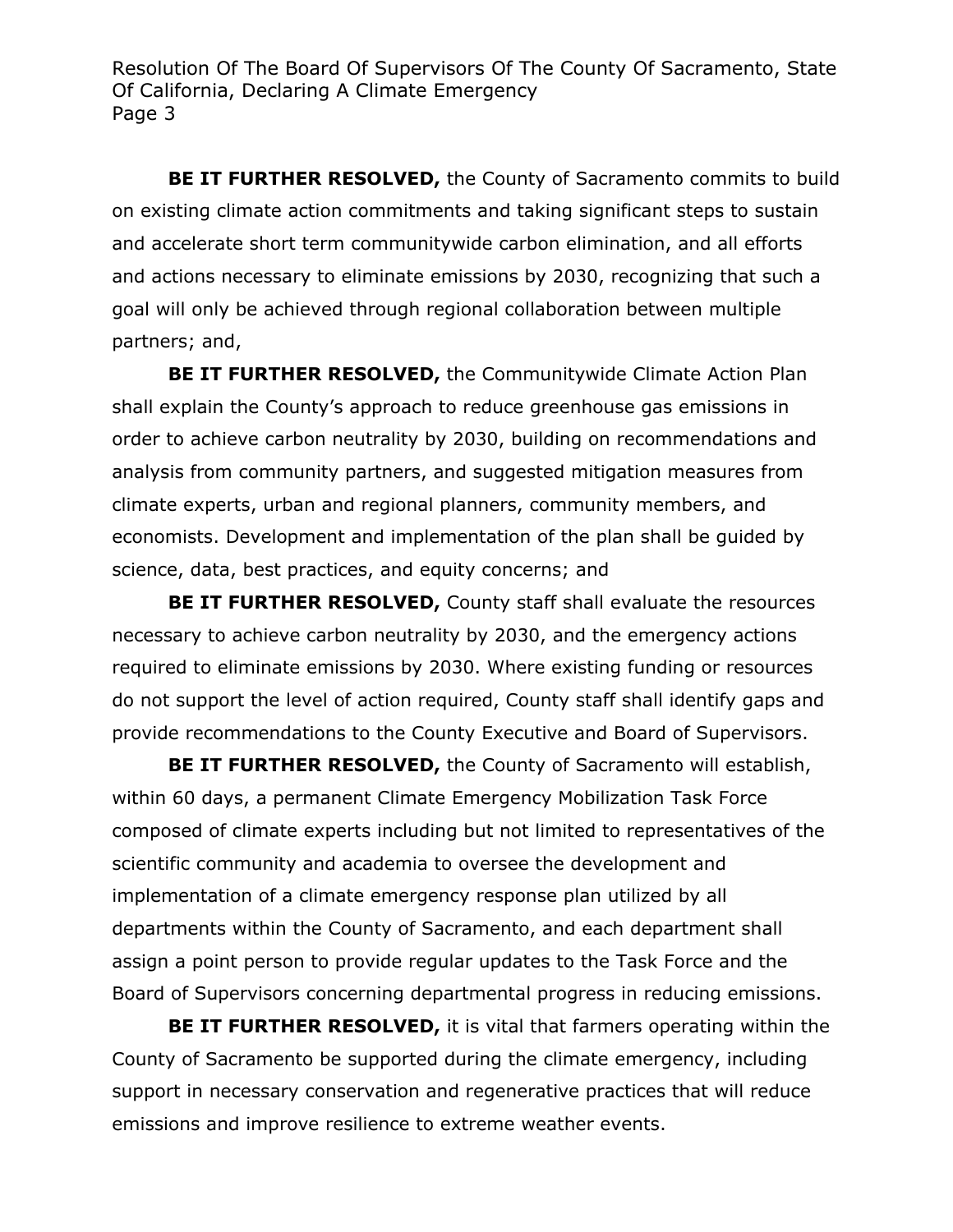**BE IT FURTHER RESOLVED,** the County of Sacramento affirms the community's need to understand, participate and support all actions and initiatives the County adopts in response to the climate emergency. The County therefore commits to support outreach, information and education for County residents and staff on the urgent need to reduce GHG emissions, and the policies and strategies necessary to advance sustainability and resilience. Implementation of the County's climate efforts shall include the engagement of community-based and grassroots organizations and inclusive economic development partners, with a focus on low-income and disadvantaged communities, youth, communities of color, and environmental justice.

**BE IT FURTHER RESOLVED,** the County shall continue to support and enhance local climate mitigation and adaptation efforts, and the work of local agencies and partners, including the Sacramento Municipal Utility District (SMUD), the Sacramento Metropolitan Air Quality Management District (AQMD), the Sacramento Area Council of Governments (SACOG), and other regional agencies and associations as well as the region's environmental and social justice member organizations.

On a motion by Supervisor \_\_\_\_\_\_\_\_\_\_\_\_\_\_\_\_\_\_\_\_\_\_\_\_\_, seconded by Supervisor \_\_\_\_\_\_\_\_\_\_\_\_\_\_\_\_\_\_\_\_\_\_\_\_\_\_\_\_\_\_\_\_, the foregoing Resolution was passed and adopted by the Board of Supervisors of the County of Sacramento this 16th day of December, 2020, by the following vote, to wit: